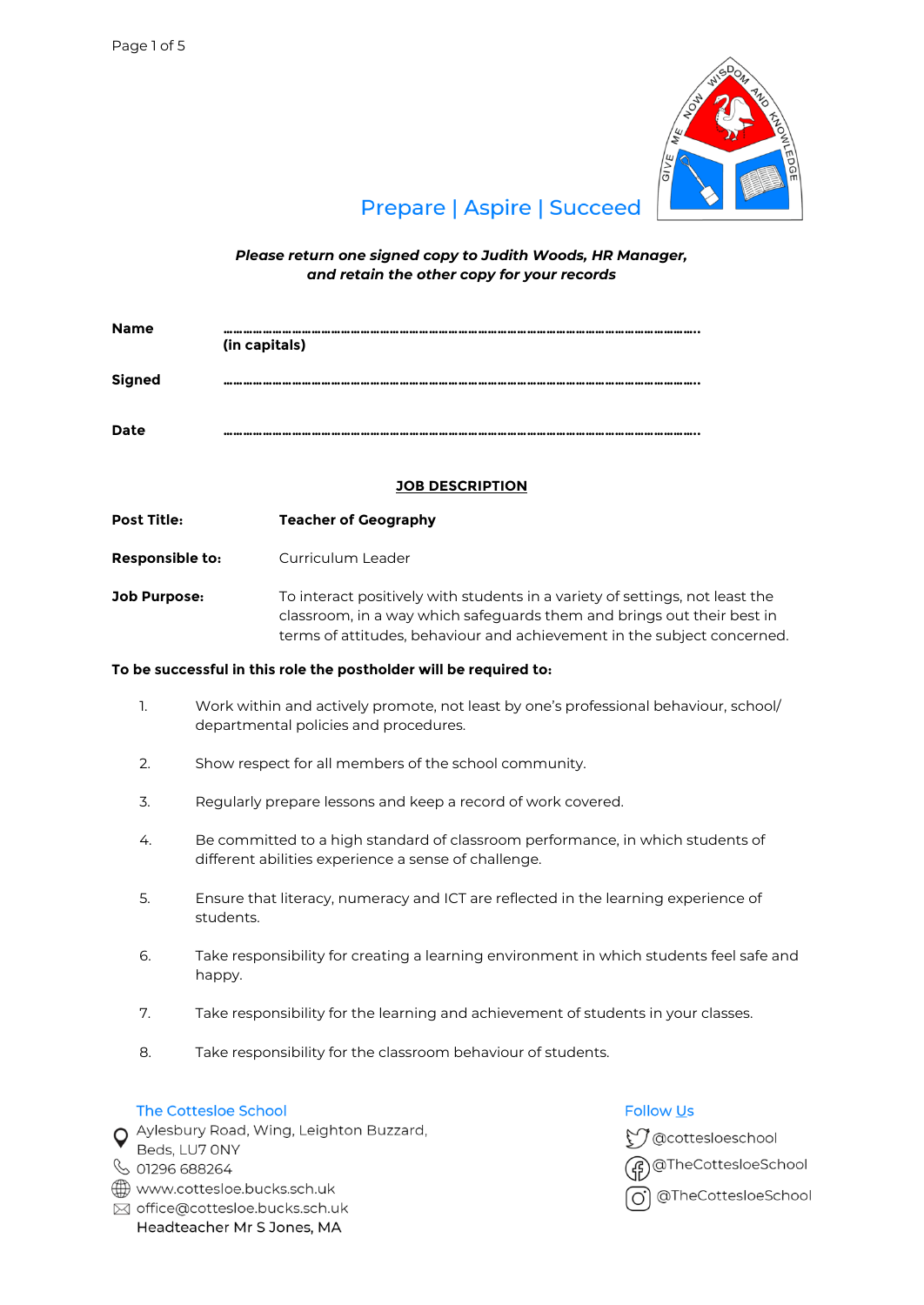- 9. Regularly set and mark homework.
- 10. Set appropriate work for classes in the event of your absence.
- 11. Take responsibility for the care and security of classroom resources.
- 12. Attend all meetings relevant to the job purpose (to include those convened by the school to inform parents of student progress).
- 13. Follow departmental schemes of work and advice/guidance on teaching and learning strategies.
- 14. Be committed to professional improvement in line with the Professional Standards for Teachers. Regular self-evaluation and evaluation of performance with Curriculum Leaders should inform this process.
- 15. Use available student data to make judgements on student progress and to inform teaching and learning strategies.
- 16. Co-operate with school systems for monitoring, recording and reporting on student progress. It is expected that teachers will keep a detailed record of student marks/grades achieved during the year.
- 17. Take part in the school's staff development programme by participating in arrangements for further training and professional development.
- 18. Work as a member of a team and contribute positively to effective working relations within the school.
- 19. Maintain appropriate records and provide accurate and up to date information for management systems.
- 20. Communicate effectively with parents/carers of students as appropriate.
- 21. Take part in activities such as Open Evenings and Consultation Evenings.
- 22. Assist the Curriculum Leader in identifying resource needs and contribute to the effective use of resources.
- 23. Take responsibility for health and safety issues in line with the guidance set out in the school's Health and Safety Policy.
- 24. Participate, as required, in the school's duty rota.
- 25. Meet obligations with respect to the school's system of Performance Management.
- 26. Such other duties/responsibilities as may from time to time be reasonably required.

The Governing Board of The Cottesloe School is committed to safeguarding and promoting the welfare of the students. This role involves contact with children and all employees are expected to share this commitment, to follow the school's safeguarding policies and procedures and to behave appropriately towards children at all times whilst undertaking school activities and in their personal lives.

The school's policy is to renew DBS checks for all staff, volunteers and governors every five years. Staff have a duty to inform the Headteacher of any change in their DBS status and to make the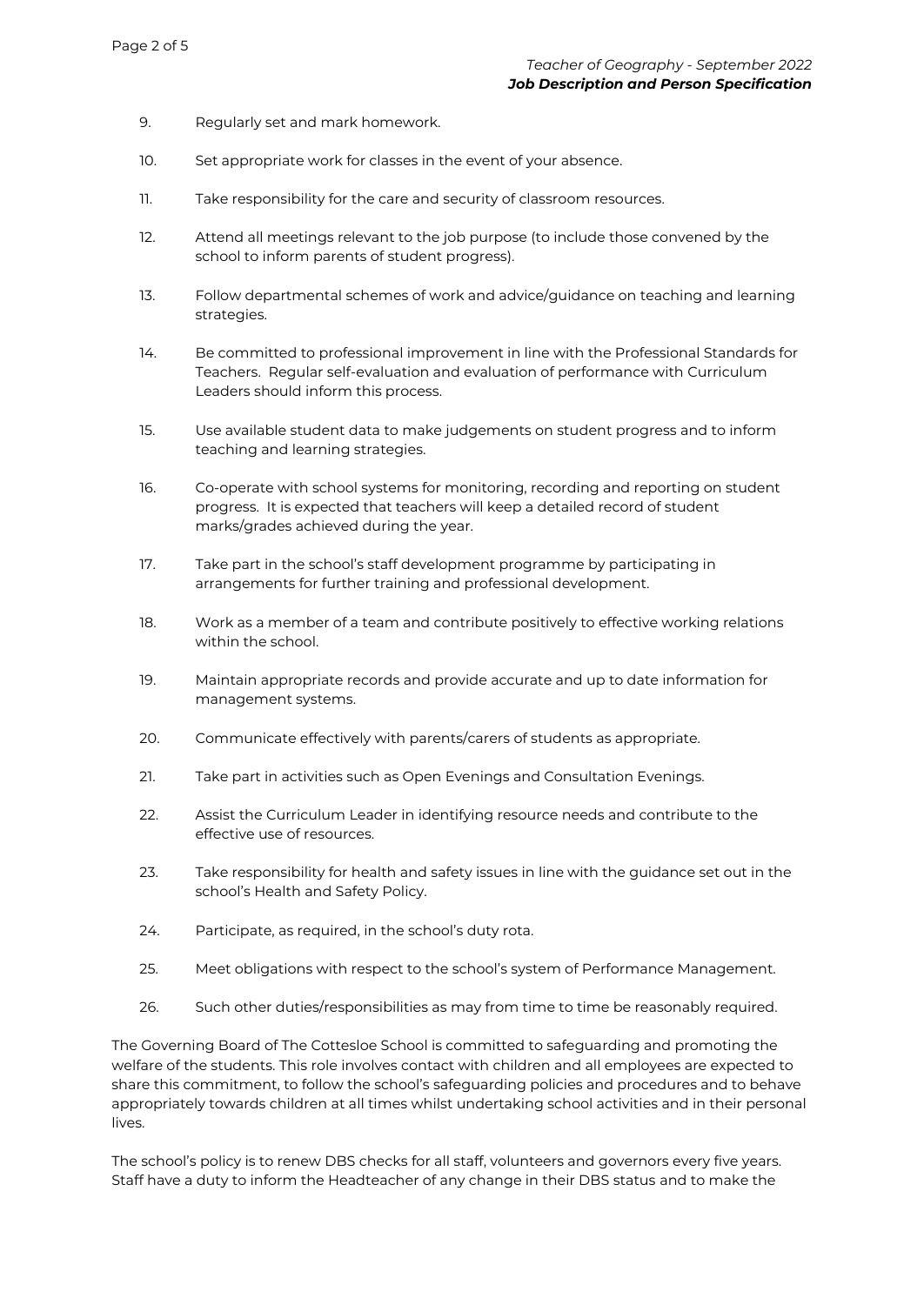Headteacher aware of any incidents that may impact on their ability to work with children and young people.

The postholder will ensure that school policies are reflected in all aspects of their work, in particular those relating to safeguarding children, equal opportunities, health and safety, data protection, code of conduct and professional behaviour.

The postholder will be required to undergo criminal, teacher status, qualification, medical and reference checks as part of the safer recruitment process and must be willing to participate in further training as the job requires. All staff are expected to take responsibility for safeguarding and promoting the welfare of students at the School.

We will consider any reasonable adjustments under the terms of the Equality Act (2010) to enable a suitably qualified applicant with a disability (as defined under the Act) to meet the requirements of the post.

This job description sets out the duties of the post at the time it was drawn up and should be seen as describing in more detail aspects of the duties set out in the Education (School Teachers' Pay and Conditions) Act. The Headteacher may vary the duties from time to time without changing their general character or the level of responsibility entailed.

## **PERSON SPECIFICATION**

This acts as selection criteria and gives an outline of the types of person and the characteristics required to carry out the post. Please make sure when completing your application form that you give clear examples of how you meet the essential and desirable criteria.

|                                                                                                                                                           | <b>Essential</b> | <b>Desirable</b> | <b>How Measured</b> |
|-----------------------------------------------------------------------------------------------------------------------------------------------------------|------------------|------------------|---------------------|
| TRAINING/QUALIFICATIONS:                                                                                                                                  |                  |                  |                     |
| Degree or equivalent in relevant subject                                                                                                                  | ✓                |                  | 1, 4                |
| Qualified Teacher Status                                                                                                                                  | $\checkmark$     |                  | 1, 4                |
| Evidence of continuing professional development                                                                                                           |                  | ✓                | 1, 2                |
| Knowledge of safeguarding procedures                                                                                                                      | ✓                |                  | 1, 2                |
| <b>SKILLS AND COMPETENCIES:</b>                                                                                                                           |                  |                  |                     |
| Ability to deliver consistently high quality lessons, evaluate<br>impact and develop future planning accordingly                                          | ✓                |                  | 1, 2, 3, 5          |
| Excellent ICT skills to support the curriculum and work<br>organisation                                                                                   | ✓                |                  | 1, 2, 3             |
| Ability to analyse and use data to inform target setting                                                                                                  | $\checkmark$     |                  | 1, 2, 3             |
| Ability to communicate effectively and develop good<br>working relationships with students, parents and staff with<br>accurate spoken and written English | ✓                |                  | 1, 2, 3             |
| Ability to participate in self-evaluation which leads to<br>impact                                                                                        | $\checkmark$     |                  | 1, 2                |

1 = Application form 2 = Interview 3 = Reference 4 = Proof of qualification 5 = Practical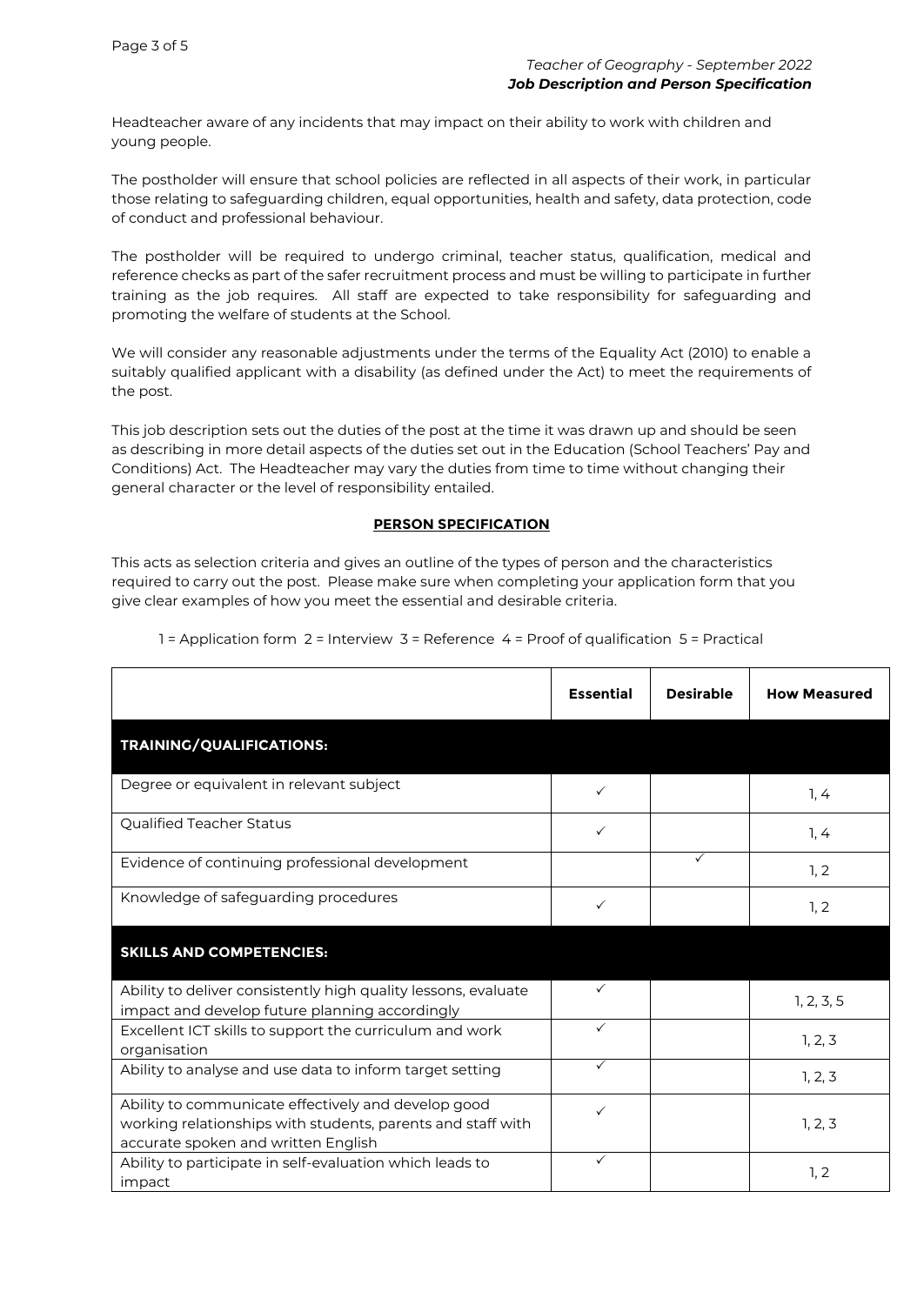## *Teacher of Geography - September 2022 Job Description and Person Specification*

|                                                                       | <b>Essential</b> | <b>Desirable</b> | <b>How Measured</b> |
|-----------------------------------------------------------------------|------------------|------------------|---------------------|
| <b>EXPERIENCE:</b>                                                    |                  |                  |                     |
| Highly effective classroom teacher in the relevant subject<br>area    | ✓                |                  | 1, 2, 3, 5          |
| Proven experience of National Curriculum at all Key Stages            |                  |                  | 1, 2, 3             |
| Up to date knowledge of PSHCE                                         | $\checkmark$     |                  | 1, 2, 3             |
| Effective in managing student behaviour and maintaining<br>discipline | $\checkmark$     |                  | 1, 2, 3, 3          |
| Excellent personal organisation and time management                   | $\checkmark$     |                  | 1, 2, 3             |
| Involvement in whole-school initiatives/development                   |                  | ✓                | 1, 2                |
| Willingness to be involved in the wider life of the School            |                  | ✓                | 1, 2                |
| Understanding of SEND needs                                           |                  | ✓                | 1, 2                |

## **RESPONSIBILITIES OF A FORM TUTOR**

**Post Title:** Form Tutor

**Responsible to:** Head of Year

## **Relationship:**

The post holder is responsible to the Headteacher in all matters and to the Head of Year in respect of day to day duties.

The post holder also interacts on a professional level with colleagues and seeks to establish and maintain productive relationships with them, in order to promote mutual understanding and to continue to improve the quality of pastoral care in the School.

The role of Form Tutor is a most responsible one and vital both to the efficient running of the school and successful pastoral care. It is the first level of pastoral care and, arguably, the most important role in the school. The Form Tutor is the key person in terms of regular daily monitoring, setting standards and fostering the school ethos. For this aspect of work, a Form Tutor is accountable to the Head of Year.

The Year Tutor should be the first person to whom a pupil will turn for help or advice, although it may sometimes be necessary to refer the matter to the Head of Year, to the Assistant Heads, or, through them, even to an outside agency. It is through this daily contact that unobtrusive care is exercised.

### **To be responsible for:**

### 1. *Registration and routine business*

The Form Tutor is responsible for the accurate daily marking of the register (a vital legal document) and for seeing that all information kept in the register is maintained up to date. Other returns of a routine nature should be dealt with as required, together with the distribution of information to parents. All absence must be accounted for by notes and any not so covered should be reported to the Head of Year and Attendance Officer immediately.

2. *Reports and records*